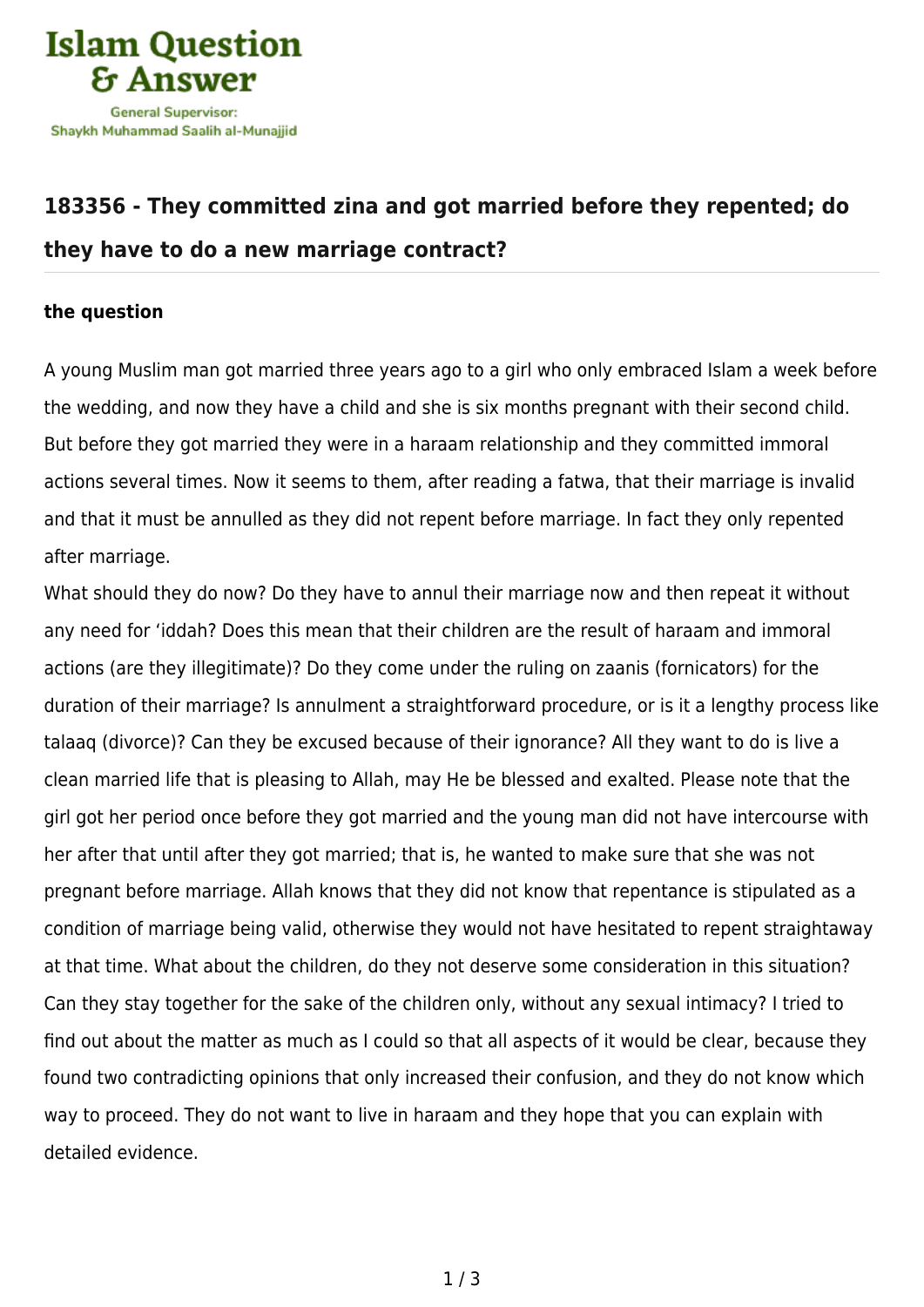

Shavkh Muhammad Saalih al-Munaiiid

## **Detailed answer**

Praise be to Allah.

Firstly:

It is not permissible for the zaani (fornicator or adulterer) to marry the zaaniyah (fornicatress or adulteress) except after repenting because Allah, may He be exalted, says (interpretation of the meaning):

"The adulterer marries not but an adulteress or a Mushrikah and the adulteress none marries her except an adulterer or a Muskrik. Such a thing is forbidden to the believers (of Islamic Monotheism)"

[an-Noor 24:3].

Repentance is achieved by regretting (what one has done) and resolving not to go back to the sin. This may have happened in the case asked about here, hence they gave up zina and wanted to live a clean life that is pleasing to Allah, as you say, and they wanted to be on the safe side by making sure that she was not pregnant as a result of something haraam.

The fuqaha' differed concerning the validity of a marriage between two who committed zina, if the marriage was done before they repented. The majority are of the view that it is valid, but the Hanbalis are of the view that it is not valid, and this is the more correct view. See question no. [85335](https://islamqa.com/en/answers/85335)

What is required in that case is to repeat the marriage contract. The matter does not require a talaaq (divorce); rather it is a repeat of the marriage contract, in which the woman's wali (guardian) may be her Muslim father, brother or any other male relative on the father's side, so long as he is Muslim. If she has no male Muslim relatives, then the imam of the Islamic Centre may